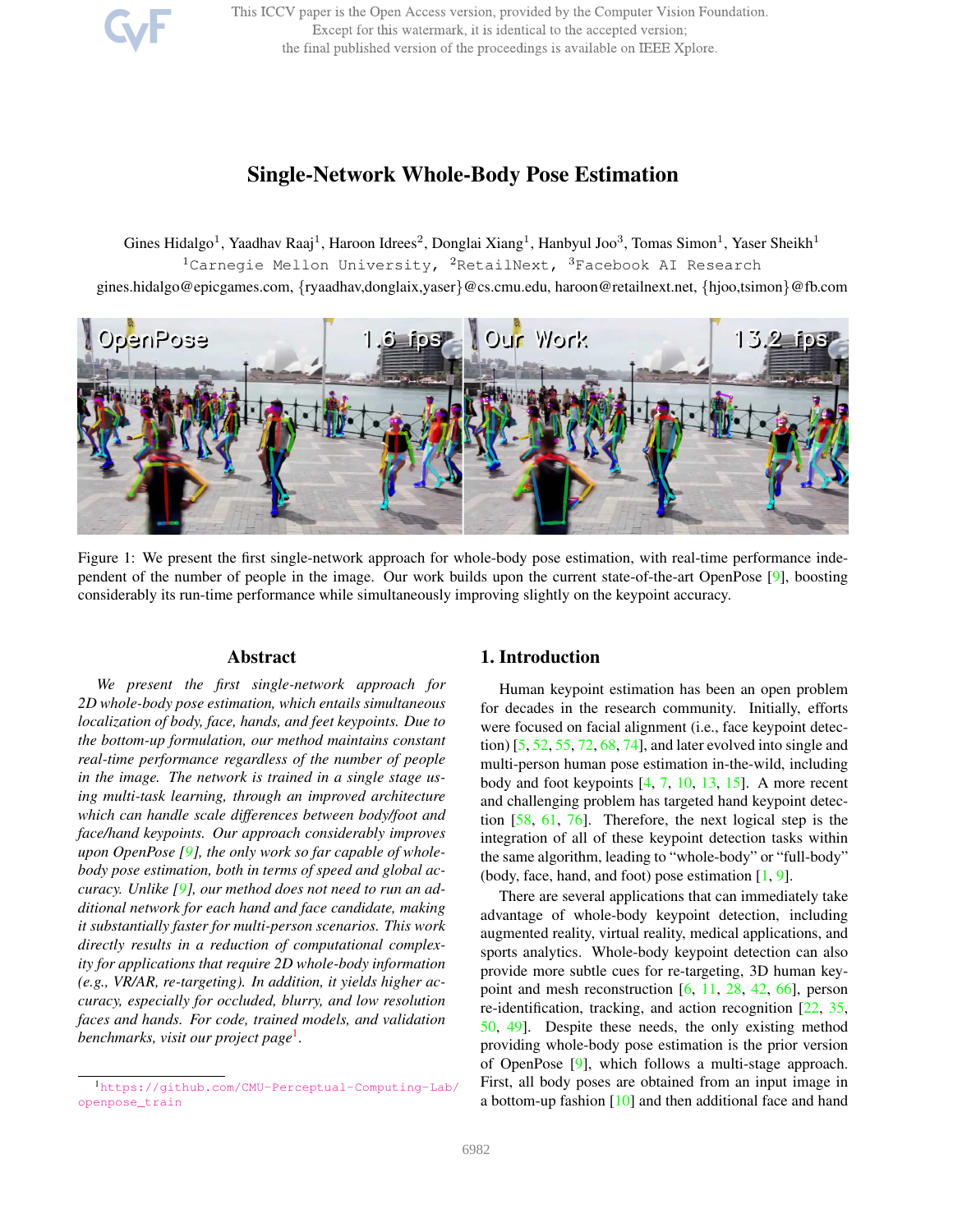keypoint detectors are run for each detected person [58]. As a multi-network approach, it directly uses the existing body, face, and hand keypoint detection algorithms. However, it suffers from the issue of early commitment: there is no recourse to recovery if the body-only detector fails, especially during partial visibility when only the face or hand are visible in the image. In addition, its run-time is proportional to the number of people in the image, making whole-body pose estimation prohibitively expensive for multi-person and real-time applications. A single-stage method, estimating whole-body poses of multiple people in a single pass, would be more attractive as it would yield a fixed inference run-time, independent of the number of people in the scene.

Unfortunately, there is an inherent scale difference between body/foot and face/hand keypoints. The former require a large receptive field to learn the complex interactions across people (contact, occlusion, limb articulation), while the latter require higher image resolution. Since the foot pose is highly dependent on that of the body, unlike face and hands, its desirable scale is consistent with that of the body. Moreover, the scale issue has two critical consequences. First, datasets with full-body annotations in-thewild do not currently exist, since the characteristics of each set of keypoints result in different kinds of datasets. Body datasets predominantly contain images with multiple people, usually resulting in fairly low face and hand resolution, while face and hand datasets mostly contain images with a single, cropped face or hand. Secondly, the architecture design of a single-network model must differ from that of the state-of-the-art keypoint detectors in order to offer high-resolution and a larger receptive field, while simultaneously improving the inference run-time of multi-network approaches.

To overcome the dataset problem, we resort to multi-task learning (MTL), a classic machine learning technique [19, 36, 73] where related learning tasks are solved simultaneously by exploiting commonalities and differences across them. Previously, MTL has been successful in training a combined body-foot keypoint detector [9]. Nevertheless, it does not generalize to whole-body estimation because of the underlying scale problem. Therefore, the major contributions of this paper are summarized as follows:

- Novelty: We present an MTL approach combined with an improved architecture design to train a unified model for various keypoint detection tasks each with different scale characteristics. This results in the *first* single-network approach for whole-body multi-person pose estimation.
- Speed: At test time, our single-network approach provides a constant real-time inference regardless of the number of people detected, and it is approximately  $n$ times faster than the state-of-the-art (OpenPose [9]) for images with  $n$  people. In addition, it is trained in a sin-

gle stage, rather than requiring independent network training for each individual task. This reduces the total training time approximately by one-half.

• Accuracy: Our approach also yields higher accuracy than that of the previous OpenPose, especially for face and hand keypoint detection, generalizing better to occluded, blurry, and low resolution faces and hands.

# 2. Related Work

Face Keypoint Detection: Also referred in literature as landmark detection or face alignment, it has a long history in computer vision and many approaches have been proposed to tackle it. These approaches are broadly divisible into two categories: template fitting [5, 31, 55, 68, 75] and regression-based methods [52, 72, 74]. Template fitting methods build face templates to fit input images, usually exploiting a cascade of regression functions. Regression methods, on the other hand, are based on Convolutional Neural Networks (CNNs) and usually apply convolutional heatmap regression. They operate in a similar fashion to that of body pose estimation.

Body Keypoint Estimation: With the face alignment problem solved, efforts moved towards single-person pose estimation. The initial approaches performed inference over both local observations on body parts and their spatial dependencies, either based on tree-structured graphical models  $[4, 18, 46, 51, 71]$  or non-tree models  $[15, 30, 10]$ 33, 57, 63]. The popularity of CNNs and the release of massive annotated datasets (COCO  $[34]$  and MPII  $[2]$ ) imparted significant boost in the accuracy of single-person estimation [7, 12, 14, 32, 39, 62, 64, 69], and have enabled multi-person estimation. The latter is traditionally divided into top-down [13, 17, 20, 23, 24, 44, 48, 67] and bottomup [10, 38, 40, 43, 47] approaches.

Foot Keypoint Estimation: Cao *et al*. [9] released the first foot dataset, with annotations on a subset of images from the COCO dataset. They also trained the first combined body-foot keypoint detector by applying a naive multi-task learning technique. Our method is an extension of this work, mitigating its limitations and enabling it to generalize to both large-scale body and foot keypoints as well as the more subtle face and hand keypoints.

Hand Keypoint Detection: With the exciting improvements in face and body estimation, recent research is targeting hand keypoint detection. However, its manual annotation is extremely challenging and expensive due to heavy self-occlusion [58]. As a result, large hand keypoint datasets do not exist in-the-wild. To alleviate this problem, early work is based on depth information [41, 56, 60, 61], but is limited to indoor scenarios. Most of the work in RGB-based hand estimation is focused on 3D estimation [8, 25, 37, 76], primarily based on fitting complex 3D models with strong priors. In the 2D RGB domain, Si-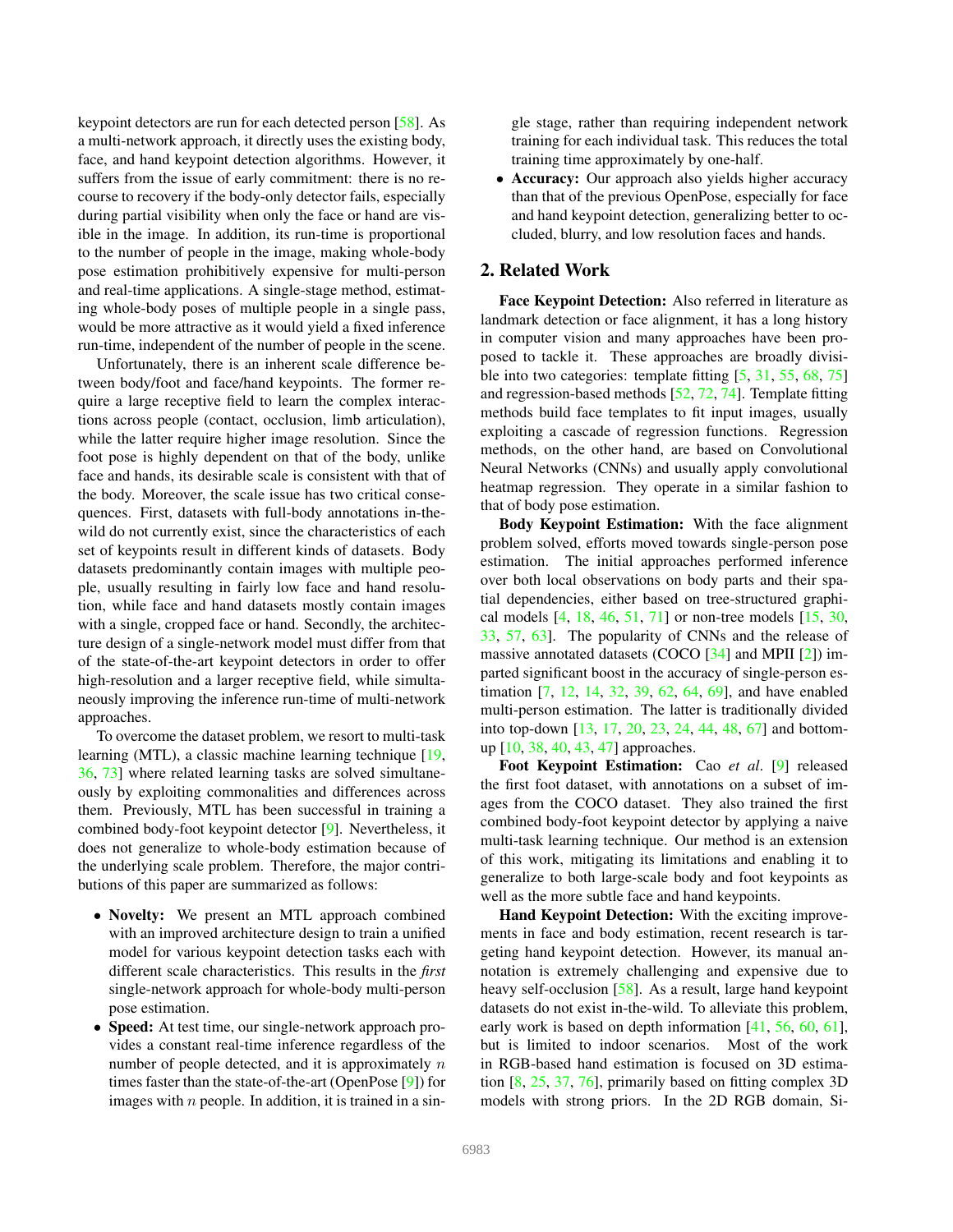

Figure 2: Overall pipeline. (a) An RGB image is taken as input. (b,c) Architecture of the whole-body pose estimation network, consisting of multiple stages predicting refined PAFs (L) and confidence maps (S) for body, face, hand and foot. It is trained end-to-end with a multi-task loss that combines the losses of each individual keypoint annotation task. Each *Conv Layer*, C, corresponds to a Convolution-PReLU sequence. (d) At test time, the most refined PAFs and confidence maps are resized to increase the accuracy. (e) The parsing algorithm uses the PAFs to find all the whole-body parts belonging to the same person using bipartite matching. (f) The final whole-body poses are returned for all the people in the image.

mon *et al.* [58] exploit multi-view bootstrapping to create a hand keypoint dataset and train a 2D RGB-based hand detector. First, a naive detector is trained on a small subset of manually labeled annotations. Next, this detector is applied in a 30-camera multi-view dome structure [26, 28] to obtain new annotations based on 3D reconstruction. Unfortunately, most of the methods have only demonstrated results in controlled lab environments.

Whole-Body Keypoint Detection: OpenPose [9, 10, 58] is the only known work able to provide all body, face, hand, and foot keypoints in 2D. It operates in a multinetwork fashion. First, it detects the body and foot keypoints based on [10, 64]. Then, it approximates the face and hand bounding boxes based on the body keypoints, and applies a keypoint detection network for each subsequent face and hand candidate [58]. Recent work is also targeting 3D mesh reconstruction [28, 29], usually leveraging the lack of 3D datasets with the existing 2D datasets and detectors, or reconstructing the 3D surface of the human body from denser 2D human annotations [1].

Multi-Task Learning: To overcome the problems of state-of-the-art whole-body pose estimation, we aim to apply multi-task learning (MTL) to train a single whole-body estimation model out of the four different tasks: body, face, hand, and foot detection. MTL applied to deep learning can be split into soft and hard parameter sharing of hidden layers. In soft parameter sharing, each task has its own model, but the distance between the parameters is regularized to encourage them to be similar between models [16, 70]. Hard parameter sharing is the most commonly used MTL approach in computer vision, applied in many applications, such as facial alignment [73] or surface normal prediction [36]. Particularly, it has had a critical impact on object detection, where popular approaches such as Fast

R-CNN [19] exploit MTL to merge all previously independent object detection tasks into a single and improved detector. It considerably improved training and testing speeds as well as detection accuracy. Analogous to Fast R-CNN, our work brings together multiple and independent keypoint detection tasks into a unified framework. See [53] for a more detailed survey of multi-task learning literature.

# 3. Method

Our system follows a streamlined approach, using an RGB image to generate a set of whole-body human keypoints for each person detected. This global pipeline is illustrated in Fig. 2. The extracted keypoints contain information from the face, torso, arms, hands, legs, and feet. The network architecture of the proposed whole-body keypoint detector can be based on any state-of-the-art body-only keypoint detector. For a fair comparison of our results with previous versions of OpenPose [9, 10, 58], we reuse its Part Affinity Field (PAF) network architecture.

#### 3.1. PAF-based Body Pose Estimation

Here, we review the main details of the PAF-based method. We refer the reader to  $[10]$  for a full description. This approach iteratively predicts Part Affinity Fields (PAFs), which encode part-to-part associations, and detection confidence maps. Each PAF is defined as a 2D orientation vector that points from one keypoint to another. The input image  $I$  is initially analyzed by a convolutional network (pre-trained on VGG-19 [59]), generating a set of feature maps **F**. Next, **F** is fed into the first stage  $\phi^{(1)}$  of the network  $\phi$ , which predicts a set of PAFs  $\mathbf{L}^{(1)}$ . For each subsequent stage i, the PAFs of the previous stage  $\mathbf{L}^{(t-1)}$ are concatenated to **F** and refined to produce  $\mathbf{L}^{(t)}$ . After N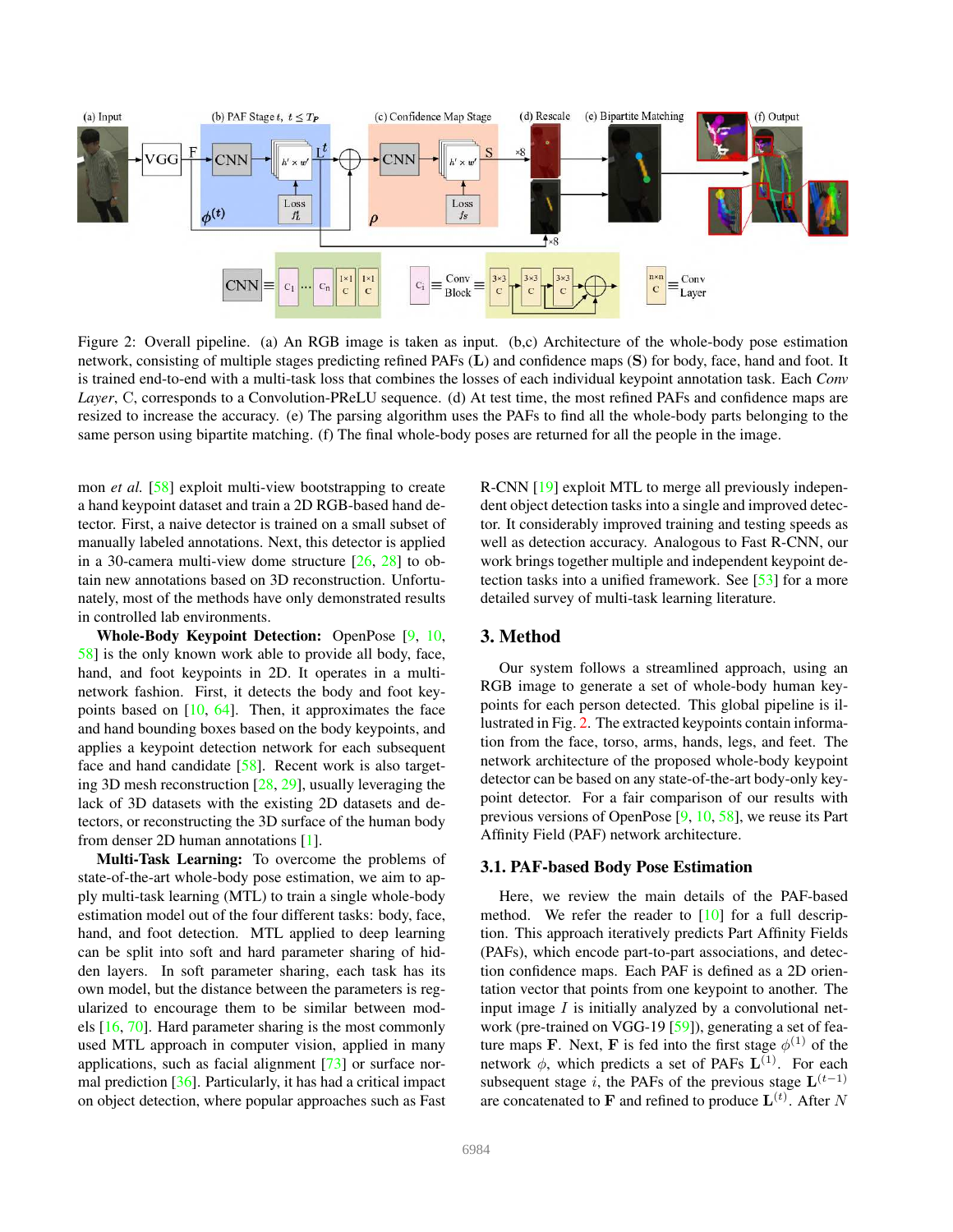stages, we obtain the final set of PAF channels  $\mathbf{L} = \mathbf{L}^{(N)}$ . Then, F and L are concatenated and fed into a network  $\rho$ , which predicts the keypoint confidence maps S, i.e.,

$$
\mathbf{L}^{(1)} = \phi^{(1)}\left(\mathbf{F}\right),\tag{1}
$$

$$
\mathbf{L}^{(t)} = \phi^{(t)}\left(\mathbf{F}, \mathbf{L}^{(t-1)}\right), \ \forall \ 2 \le t \le N,\tag{2}
$$

$$
\mathbf{L} = \mathbf{L}^{(N)},\tag{3}
$$

 $S = \rho(F, L)$ . (4)

An  $\ell$ 2 loss function is applied at the end of each stage, which compares the estimated predictions and the groundtruth maps  $(S^*)$  and fields  $(L^*)$  for each pixel  $(p)$ on each confidence map  $(c)$  and PAF  $(f)$  channel:

$$
f_{\mathbf{L}} = \sum_{f=1}^{F} \sum_{p} \left( W_i(p) \cdot \|\mathbf{L}_f(p) - \mathbf{L}_f^*(p)\|_2^2 \right), \quad (5)
$$

$$
f_{\mathbf{S}} = \sum_{c=1}^{C} \sum_{p} (W_i(p) \cdot ||\mathbf{S}_c(p) - \mathbf{S}_c^*(p)||_2^2), \qquad (6)
$$

where  $C$  and  $F$  are the number of stages for confidence map and PAF prediction, and W is a binary mask with  $W_i(p)=0$ when an annotation is missing at a pixel  $p$  for a particular confidence map or PAF channel  $i$ . Non-maximum suppression is performed on the confidence maps to obtain a discrete set of body part candidate locations. Finally, bipartite graph matching  $[65]$  is used to assemble the connections that share the same part detection candidates into full-body poses for each person in the image.

#### 3.2. Whole-Body Pose Estimation

We want whole-body pose estimation to be accurate but also fast. Training an individual PAF-based network to predict each individual set of keypoints would achieve the first goal, but would also be computationally inefficient. Instead, we extend the body-only PAF framework to whole-body pose estimation, making various modifications to the training approach and network architecture.

Multi-task learning training: We modify the definition of the keypoint confidence maps S as the concatenation of the confidence maps: body  $S_B$ , face  $S_F$ , hand  $S_H$ , and foot  $S_O$ . Analogously, the set of PAFs at stage t,  $\mathbf{L}^{(t)}$ , is defined as the concatenation of the PAFs: body  $\mathbf{L}_{B}^{(t)}$ , face  $\mathbf{L}_{F}^{(t)}$ , hand  $\mathbf{L}_{H}^{(t)}$ , and foot  $\mathbf{L}_{O}^{(t)}$ . An interconnection between the different annotation tasks must be created in order to allow the different set of keypoints of the same person to be assembled together. For instance, we join the body and foot keypoints through the ankle keypoint, which is annotated in both datasets. Analogously, the wrists connect the body and hand keypoints, while the eyes relate body and face. The rest of the pipeline (non-maximum suppression over confidence maps and bipartite matching to assemble



Figure 3: Different kinds of datasets for each set of keypoints present different properties (number of people, occlusion, person scale, etc.). We show typical examples from the hand (left), body (center), and face (right) datasets.

full people) is left intact. As opposed to having a dedicated network for each keypoint annotation task, all the keypoints are now defined within the same model architecture. This is an extreme version of hard parameter sharing, in which only the final layer is task-specific.

Balanced dataset-based probability ratio: If we had a whole-body dataset, we could train a combined model following the body-only training approach. Unfortunately, each available dataset only contains annotations for a subset of keypoints. To overcome the lack of a combined dataset, we follow the probability ratio idea of the single-network body-foot detector of Cao *et al*. [9], which was trained from body-only and body-foot datasets. Batches of images are randomly picked from each available dataset, and the losses for the confidence map and PAF channels associated to nonlabeled keypoints are masked out. I.e., their binary mask  $W_i(p)$  is set to 0. Abusing notation, the probability ratio  $P^d$ is defined as the probability of picking the next annotated batch of images from the dataset  $d$ . This probability is distributed across the different datasets depending on the number of images in each dataset. When applied to keypoints with similar scale properties (e.g., body and foot [9]), it results in a robust keypoint detector. However, it does not converge when applied to whole-body estimation, which now includes face and hand keypoints. Additionally, the accuracy of the body and foot detectors is considerably reduced. Solving the face and hand convergence problem would be then possible through a deeper analysis of the properties and differences of each set of keypoints.

Dataset-based augmentation: There is an inherent scale difference between body/foot and face/hand keypoints, which results in different kinds of datasets for each set of keypoints. Body datasets predominately contain images with multiple people and low face and hand resolution; face datasets focus on images with a single person or cropped face; whereas hand datasets usually contain images with a single full-body person. Fig. 3 shows typical examples from each dataset. To solve this problem, augmentation parameters are varied for each set of keypoints. For instance, the minimum possible scale for face datasets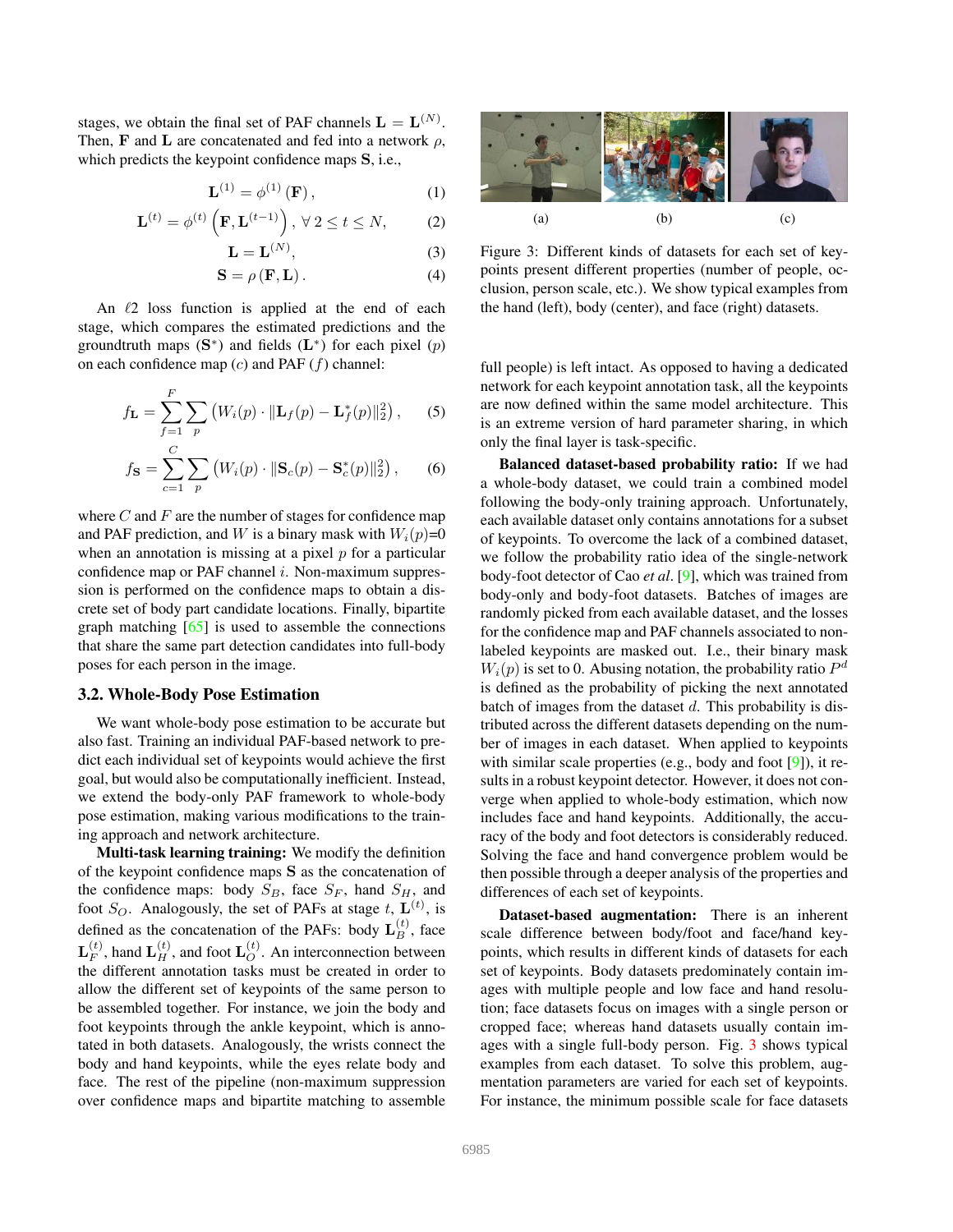is reduced during data augmentation to expose our model to small faces, to simulate reality of the 'wild' environments. Oppositely, the maximum scale for hand datasets is increased so that full-sized hands appear more frequently, allowing the network to generalize to high resolution hands.

Overfitting: Using the above ideas, the face and hand detectors converge and allow us to build an initial wholebody pose detector. However, we observe a large degree of over-fitting on some validation sets, particularly in the face and lab-recorded datasets. Even though the initial probability ratio  $P<sup>d</sup>$  is evenly distributed depending on the number of images in each dataset, the data complexity of these datasets is lower than the complexity of the challenging multi-person and in-the-wild datasets. In addition, the range of possible facial gestures is much smaller than the number of possible body and hand poses. Thus, the probability ratio of picking a batch from one of the face and lab-recorded datasets must be additionally reduced. Empirically, we finetune the probability ratios between datasets so that the validation accuracy on each converges at the same pace.

High false positive rate: Face, hand, and foot keypoints present a high false positive rate producing a "ghosting" effect on their respective confidence map and PAF channels. Visually, this means that these channels are outputting a non-zero value in regions that do not contain people. To mitigate this issue, their binary mask  $W_i(p)$  is re-enabled in the COCO dataset for image regions with no people. Furthermore, we complement training with an additional dataset consisting of COCO images without any people.

Further refinement: Face and hand datasets do not necessarily annotate all the people that appear in each image. We apply Mask R-CNN [23] to mask out the regions of the image with non-labeled people. In addition, the pixel localization precision of the face and hand keypoint detectors remains low. To moderately improve it, we reduce the radius of the Gaussian distribution used to generate the groundtruth of their confidence map channels.

Shallow whole-body detector: At this point, we can build a working whole-body pose detector. The inference run-time of this refined detector matches that of running body-foot in [9]. However, it still suffers from two main issues. On the one hand, the body and foot accuracy considerably decreases compared to its standalone analog (i.e., the body-foot detector from Cao *et al*. [9]). The complexity of the network output has increased from predicting 25 to 135 keypoints (and their corresponding PAFs). The network has to compress about 5 times more information with the same number of parameters, reducing the accuracy of each individual part. On the other hand, face and hand detection accuracy appear relatively similar to that of Cao *et al*. [9] in the benchmarks, but the qualitative results show that their pixel localization precision remains low. This is due to the reuse of same network as that used in body-only pose estimation which has low input resolution. Face and hand detection requires a network with higher resolution to provide results with high pixel localization precision. This initial detector is defined as "Shallow whole-body" in Sec. 4.

Improved network architecture: To match the accuracy of the body-only detector and solve the resolution issue of face and hand, the whole-body network architecture must diverge from that of Cao *et al*. [9]. It must still maintain a large receptive field for accurate body detection but also offer high-resolution maps for precise face and hand keypoint detection. Additionally, its inference run-time should remain similar to or improve upon that of its analogous multistage whole-body detector. Our final model architecture, refined for whole-body estimation and shown in Fig. 2, differs from the original baseline in the following details:

- The network input resolution is increased to considerably improve face and hand precision. Unfortunately, this implicitly reduces the effective receptive field (further reducing body accuracy).
- The number of convolutional blocks in each PAF stage is increased to recover the effective receptive field that was previously reduced.
- The width of each convolutional layer in the last PAF stage is increased to improve the overall accuracy, enabling our model to match the body accuracy of the standalone body detector.
- The previous solutions considerably increase the overall accuracy of our approach but also harm the training and testing speed. The number of PAF stages is reduced to partially overcome this issue, which only results in a moderate reduction in overall accuracy.

This improved model highly outperforms Cao *et al*. [9] in speed, being approximately  $n$  times faster for an image with  $n$  people in it. Additionally, it also slightly improves its global accuracy (Secs. 4.3, 4.4 and 4.5). This network is denoted as "Deep whole-body" in Sec. 4.

# 4. Evaluation

#### 4.1. Experimental Setup

Datasets: We train and evaluate our method on different benchmarks for each set of keypoints: (1) COCO keypoint dataset [34] for multi-person body estimation; (2) Open-Pose foot dataset [9], which is a subset of 15k annotations out of the COCO keypoint dataset; (3) OpenPose hand dataset [58], which combines a subset of 1k hand instances manually annotated from MPII [2] as well as a set of 15k samples automatically annotated on the Dome or Panoptic Studio [27]; (4) our custom face dataset, consisting of a combination of the CMU Multi-PIE Face [21], Face Recognition Grand Challenge (FRGC) [45], and i-bug [54] datasets; (5) the Monocular Total Capture dataset [66],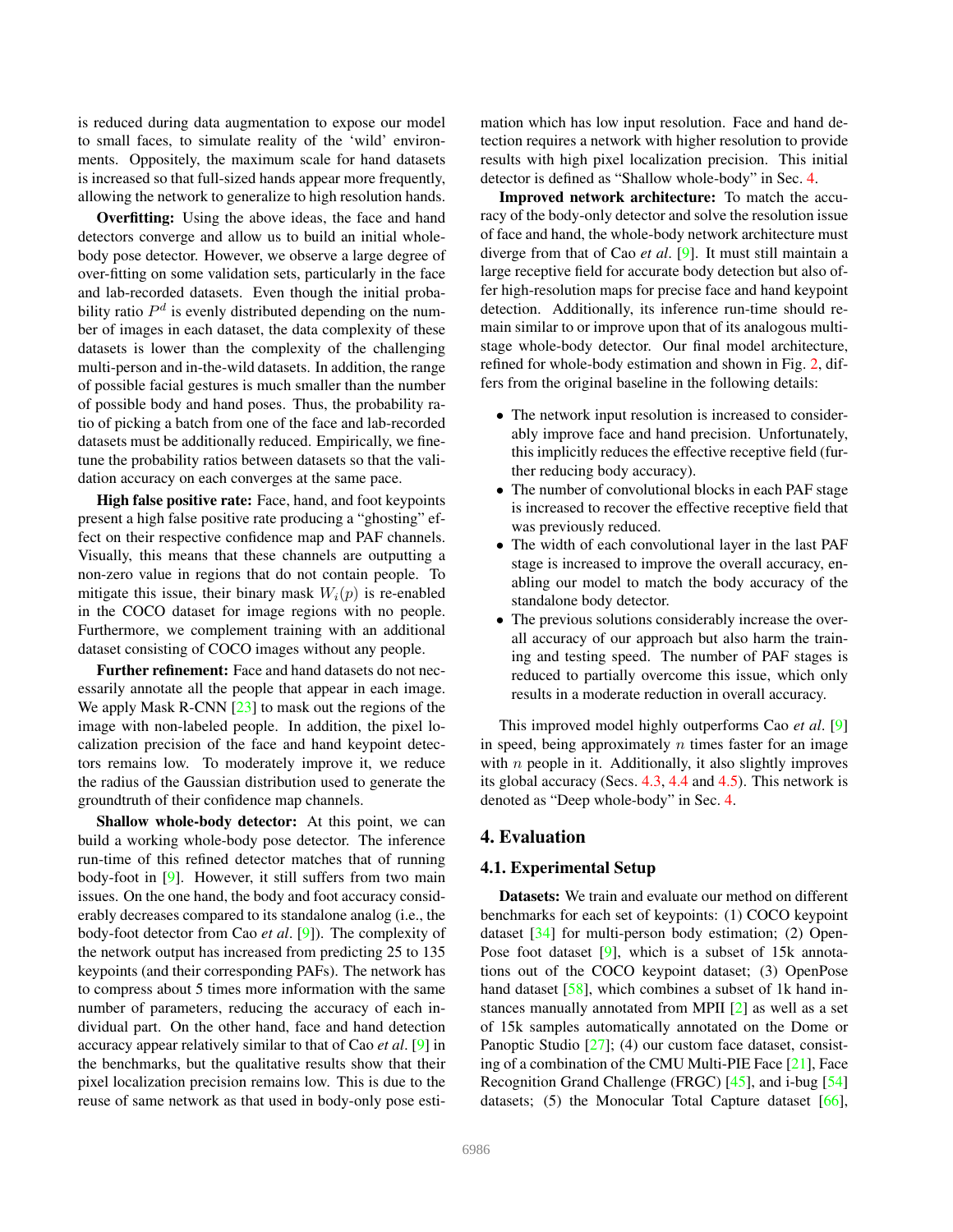the only available 2D whole-body dataset which has been recorded in the same Panoptic Studio used for the hand dataset. Following the standard COCO multi-person metrics, we report mean Average Precision (AP) and mean Average Recall (AR) for all sets of keypoints.

Training: All models are trained using 4-GPU machines, with a batch size of 10 images, Adam optimization, and an initial learning rate of 5e-5. We also decrease the learning rate by a factor of 2 after 200k, 300k, and every additional 60k iterations. We apply random cropping, rotation  $(\pm 45^{\circ})$ , flipping (50%), and scale (in the range  $[1/3, 1.5]$  augmentation. The scale is modified to  $[2/3, 4.5]$  and  $[0.5, 4.0]$  for Dome and MPII hand datasets, respectively. The input resolution of the network is set to  $480\times480$  pixels. Similar to [9], we maintain VGG-19 as the backbone. The probability of picking an image from each dataset is 76.5% for COCO, 5% each for foot and MPII datasets, 0.33% for each face dataset, 0.5% for Dome hand, 5% for MPII hand, 5% for whole-body data, and 2% for picking an image with no people in it.

Evaluation: We report both single-scale (image resized to a height of 480 pixels while maintaining the aspect ratio) and multi-scale results (results averaged from images resized to a height of 960, 720, 480, and 240 pixels).

### 4.2. Ablation Experiments

Increasing the network resolution is crucial for accurate hand and face detection. Nevertheless, it directly results in slower training and testing speeds. We aim to maximize the accuracy while preserving a reasonable run-time performance. Thus, we explore multiple models tuned to maintain the same inference run-time. The final model is selected as the one maximizing the body AP. Table 1 shows the results on the COCO [34] validation set. The most efficient configuration is achieved by increasing the number of convolutional blocks and their width, while reducing the number of stages in order to preserve the speed.

# 4.3. Body and Foot Keypoint Detection Accuracy

Once the optimal model has been selected, it is trained for whole-body estimation. Table 2 show the accuracy results on the COCO validation set for our 3 different models, as well as the results reported by Cao *et al*. [9]. The new deeper architecture slightly increases the accuracy of Open-Pose when trained for whole-body estimation. It can also be applied to body-foot estimation, achieving a 1.1% improvement in accuracy compared to that of Cao *et al*. [9]. Interestingly, adding face and hand keypoints to the same model results in a considerable decrease of the body detection accuracy by about 5% for the shallow model when compared to that of [9]. Intuitively, this is due to the fact that we are trying to fit nearly six times as many keypoints into the same network. The original model might not have

| Method                       |                    | AP   | AR   | APs  | ARs  |
|------------------------------|--------------------|------|------|------|------|
| PAF                          | CM.                |      |      |      |      |
| 256 <sub>w</sub><br>1s. 10b. | 1s, $10b$ , $256w$ | 65.8 | 70.3 | 56.1 | 61.1 |
| 2s. 8b. 128-288w             | 1s, 8b, 256w       | 66.1 | 70.5 | 56.7 | 61.9 |
| 2s, 10b, 128-256w            | 1s, 10b, 256w      | 66.1 | 70.7 | 57.0 | 62.0 |
| 8b, 96-256w<br>3s.           | 8b. 192w<br>1s.    | 66.4 | 70.9 | 56.9 | 61.9 |
| 8b, 96-256w<br>4s.           | 8b, 224w<br>1s.    | 65.7 | 70.2 | 56.3 | 61.4 |
| 8b, 64-256w<br>5s.           | 1s. 5b. 256w       | 65.5 | 70.1 | 56.7 | 61.8 |

Table 1: Self-comparison on the body COCO validation set. All models have been tuned to have the same inference run-time. 'APs' and 'ARs' refer to the single-scale results. 'PAF' represents the Part Affinity Field network configuration and 'CM' the confidence map configuration. 's' refers to the number of stages of refinement, 'b' to the number of convolutional blocks per stage, 'w' to the number of output channels (or width) of each convolutional layer. All other settings follow Sec. 4.1.

enough capacity to handle the additional complexity introduced by the new keypoints. However, this gap is smaller than 1% for the improved architecture (deep body-foot vs. deep whole-body). The additional depth helps the network generalize to a higher number of output keypoints.

| Method                                 | Body AP | Foot AP |
|----------------------------------------|---------|---------|
| Body-foot OpenPose (multi-scale) [9]   | 65.3    | 77.9    |
| Shallow whole-body (ours, multi-scale) | 60.9    | 70.2    |
| Deep body-foot (ours, multi-scale)     | 66.4    | 76.8    |
| Deep whole-body (ours, multi-scale)    | 65.6    | 762     |

Table 2: Accuracy results on the COCO validation set. 'Shallow' refers to the network architecture with the same depth and input resolution as that of OpenPose, while 'Deep' refers to our improved architecture. 'Body-foot' refers to the network that simply predicts body and foot keypoints, following the default OpenPose output, while 'Whole-body' refers to our novel single-network model.

### 4.4. Face Keypoint Detection Accuracy

In order to evaluate the accuracy of face alignment, traditional approaches have used the Probability of Correct Keypoint (PCK) metric, which checks the probability that a predicted keypoint is within a distance threshold of its true location. However, it does not generalize to a multiperson setting. In order to evaluate our work, we reuse the mean Average Precision (AP) and Recall (AR), following the COCO multi-person metric. We train our whole-body algorithm with the same face datasets that OpenPose [9] used: Multi-PIE  $[21]$ , FRGC  $[45]$ , and i-bug  $[54]$ . We create a custom validation set by selecting a small subset of images from each dataset. We show the results in Table 3. We can see that both our method and [9] greatly over-fit on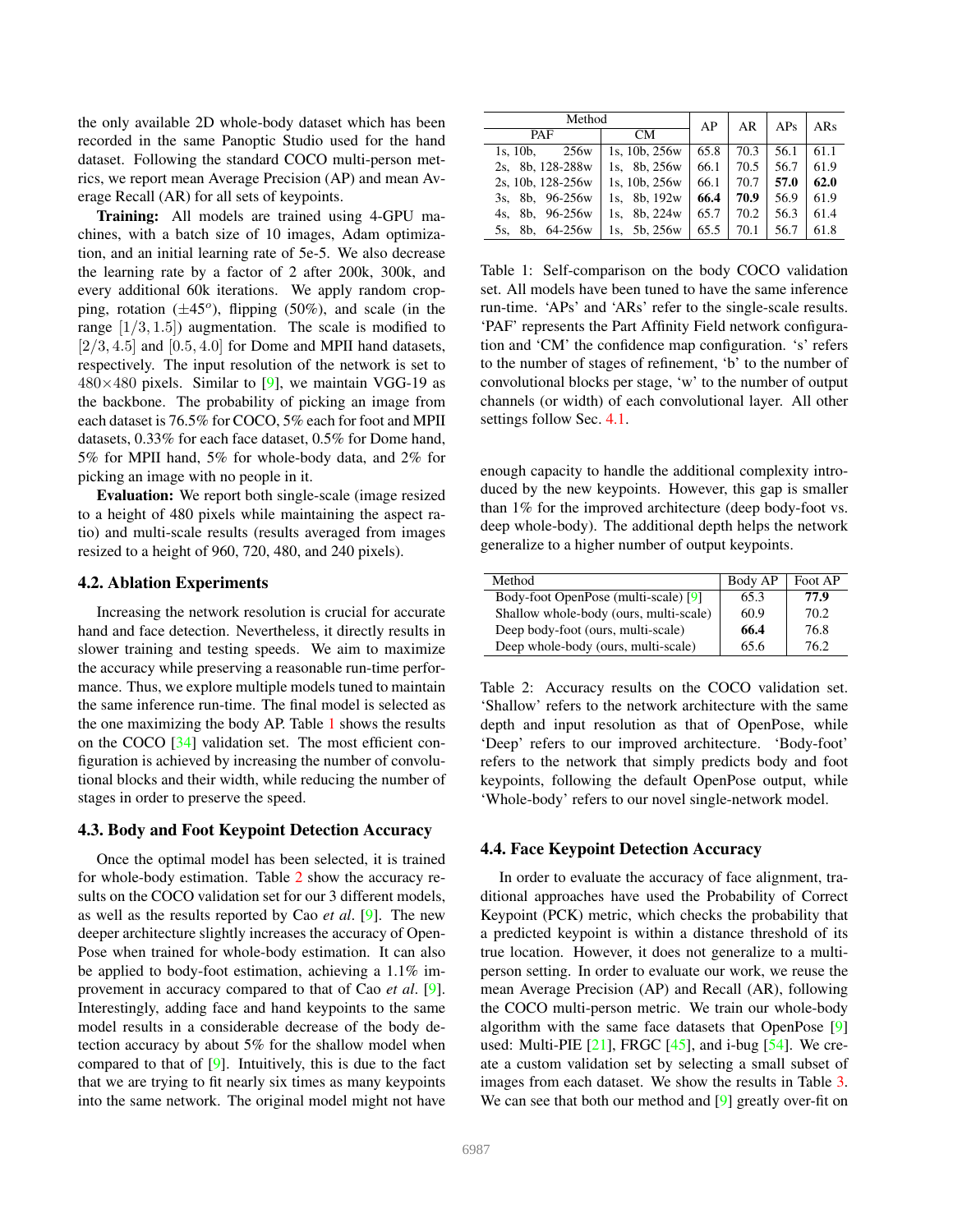the Multi-PIE and FRGC datasets. These datasets consist of images annotated in controlled lab environments, and all faces appear frontal and with no occlusion, similar to the last image in Fig. 3. However, their accuracy is considerably lower in the in-the-wild i-bug dataset, where our approach is about 2% more accurate.

| Method                                  | Face AR                |      |      |
|-----------------------------------------|------------------------|------|------|
|                                         | $TRGC$   M-Pie   i-bug |      |      |
| OpenPose $[9]$                          | 98.3                   | 96.3 | 52.4 |
| Shallow Whole-body (ours, single-scale) | 98.4                   | 90.6 | 50.6 |
| Deep Whole-body (ours, single-scale)    | 98.4                   | 93.2 | 54.5 |

Table 3: Accuracy results on our custom CMU Multi-PIE and FRGC validation sets. All the people in each image are not necessarily labeled on i-bug. Thus, those samples might be considered erroneous "false positives" and affect the AP results. However, AR is only affected by the annotated samples, so it is used as the main metric for i-bug.

### 4.5. Hand Keypoint Detection Accuracy

Analog to face evaluation, we randomly select a subset of images from each hand dataset for validation. We denote "Hand Dome" for the subset of [58] recorded in the Panoptic Studio [27], and "Hand MPII" for the subset manually annotated from MPII [3] images. The results are presented in Table 4. Both our method and the previous Open-Pose over-fit on the Dome dataset, where usually only a single person appears in each frame, similar to the first image in Fig. 3. However, the manually annotated images from MPII are more challenging for both approaches, as it represents realistic in-the-wild scenes. In such images, we can see the clear benefit of our deeper network with respect to Cao *et al*. [9] and our initial shallow model, outperforming by about 5.5% on the Hand MPII dataset.

### 4.6. Run-time Comparison

In Fig. 4, we compare the inference run-time between OpenPose and our work. Our method is 10% faster than OpenPose for images with a single person. However, the inference time of our single-network approach remains constant, while OpenPose's time is proportional to the number

| Method                                  | Hand AR |             |  |
|-----------------------------------------|---------|-------------|--|
|                                         | Dome    | <b>MPII</b> |  |
| OpenPose (single-scale) [9]             | 97.0    | 82.7        |  |
| Shallow whole-body (ours, single-scale) | 94.6    | 82.4        |  |
| Deep whole-body (ours, single-scale)    | 97.8    | 88.1        |  |

Table 4: Results on our custom Hand Dome and Hand MPII validation sets. These datasets might contain unlabeled people (similar to i-bug), so AR is used for evaluation.



Figure 4: Inference time comparison between our work and whole-body OpenPose [9]. While the inference time of our proposed approach is invariant, the run-time of OpenPose grows linearly with the number of people. OpenPose runtime presents some oscillations because it does not run face and hand detectors if the nose or wrist keypoints (provided by the body network) of a person are not found. This is a common case in images with many crowded images. This analysis was performed on a system with a Nvidia 1080 Ti.

of people detected, in particular, it is proportional to the number of face and hand proposals. This leads to a massive speedup of our approach when the number of people increases. For images with  $n$  people, our approach is approximately *n* times faster than OpenPose. For crowded images, many hands and faces are occluded, slightly reducing this speedup. For instance, our approach is about 7 times faster than OpenPose for typical images with 10 people in them.

# 5. Conclusion

In this paper, we resort to multi-task learning combined with an improved model architecture to train the first singlenetwork approach for 2D whole-body estimation. Our work brings together multiple and, currently, independent keypoint detection tasks into a unified framework. We evaluate our method on multiple keypoint detection benchmarks and compare it with the state-of-the-art, considerably outperforming it in both training and testing speed as well as slightly improving its accuracy. We qualitatively show in Fig. 5 that our face and hand detectors generalize better to in-the-wild images, benefiting from their indirect exposure to the immense body datasets. Nevertheless, there are still some limitations with our method. First, we observe global failure cases when a significant part of the target person is occluded or outside of the image boundaries. Secondly, the accuracy of the face and especially hand keypoint detectors is still limited, failing in the case of severe motion blur, small people, and extreme gestures. Third, we qualitatively observe that the previous version of OpenPose outperforms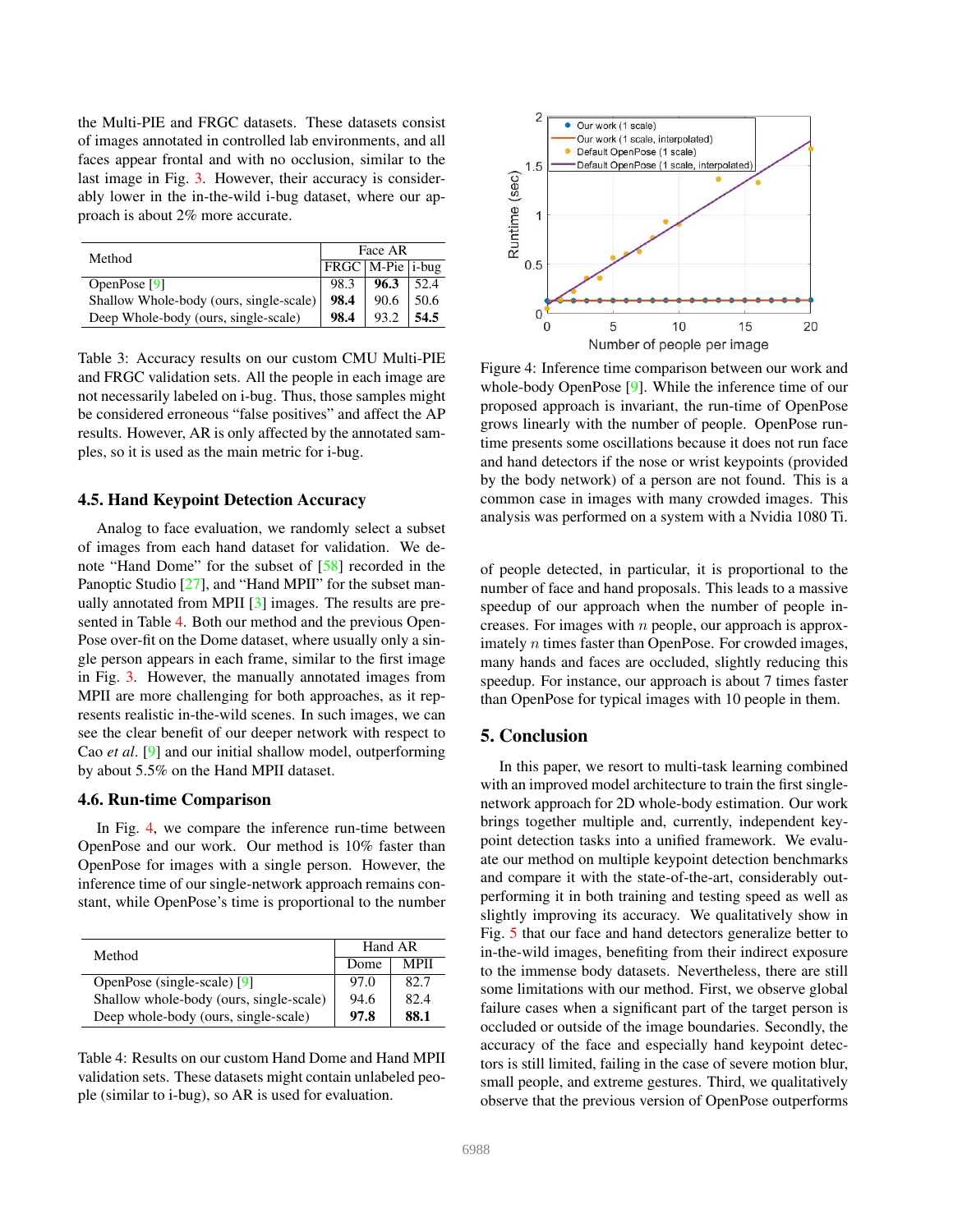

Figure 5: Qualitative comparison between our method (top) and the previous version of OpenPose [9] (bottom), performed on a system with 2 Nvidia 1080 Ti. (a-j) show improved results and (k-o) failing cases. (a) It generalizes better to hands wearing any kind of gloves. (b) The implicit finger information helps wrist and elbow detection. (c) Even smaller faces and hands are detected. (d-e) Blurry and profile faces are detected. (f) More extreme hand poses are detected. (g) Faces from low-brightness images are better detected. (h) Hands where all fingers are occluded are detected. (i-j) Cropped arms are properly detected. (k-l) It shows difficulties when several hands are in proximity. (m-o) It seems to fail for some relatively easy hand and face poses that are successfully detected with the previous version of OpenPose.

ours for face and hand detection when poses are simple and no occlusion occurs. The previous method crops the bounding box proposal of those bounding box candidates, resizes them up, and feeds them into its dedicated networks. This higher input resolution leads to an increased pixel localization precision if the keypoint detection is successful.

# References

- [1] Rıza Alp Güler, Natalia Neverova, and Iasonas Kokkinos. Densepose: Dense human pose estimation in the wild. In *CVPR*, pages 7297–7306, 2018. 1, 3
- [2] Mykhaylo Andriluka, Leonid Pishchulin, Peter Gehler, and Bernt Schiele. 2D human pose estimation: new benchmark and state of the art analysis. In *CVPR*, 2014. 2, 5
- [3] Mykhaylo Andriluka, Leonid Pishchulin, Peter Gehler, and Bernt Schiele. 2d human pose estimation: New benchmark and state of the art analysis. In *CVPR*, June 2014. 7
- [4] Mykhaylo Andriluka, Stefan Roth, and Bernt Schiele. Monocular 3D pose estimation and tracking by detection. In *CVPR*, 2010. 1, 2
- [5] Akshay Asthana, Stefanos Zafeiriou, Shiyang Cheng, and Maja Pantic. Incremental face alignment in the wild. In *CVPR*, pages 1859–1866, 2014. 1, 2
- [6] Aayush Bansal, Shugao Ma, Deva Ramanan, and Yaser Sheikh. Recycle-gan: Unsupervised video retargeting. In *ECCV*, 2018. 1
- [7] Vasileios Belagiannis and Andrew Zisserman. Recurrent human pose estimation. In *IEEE FG*, 2017. 1, 2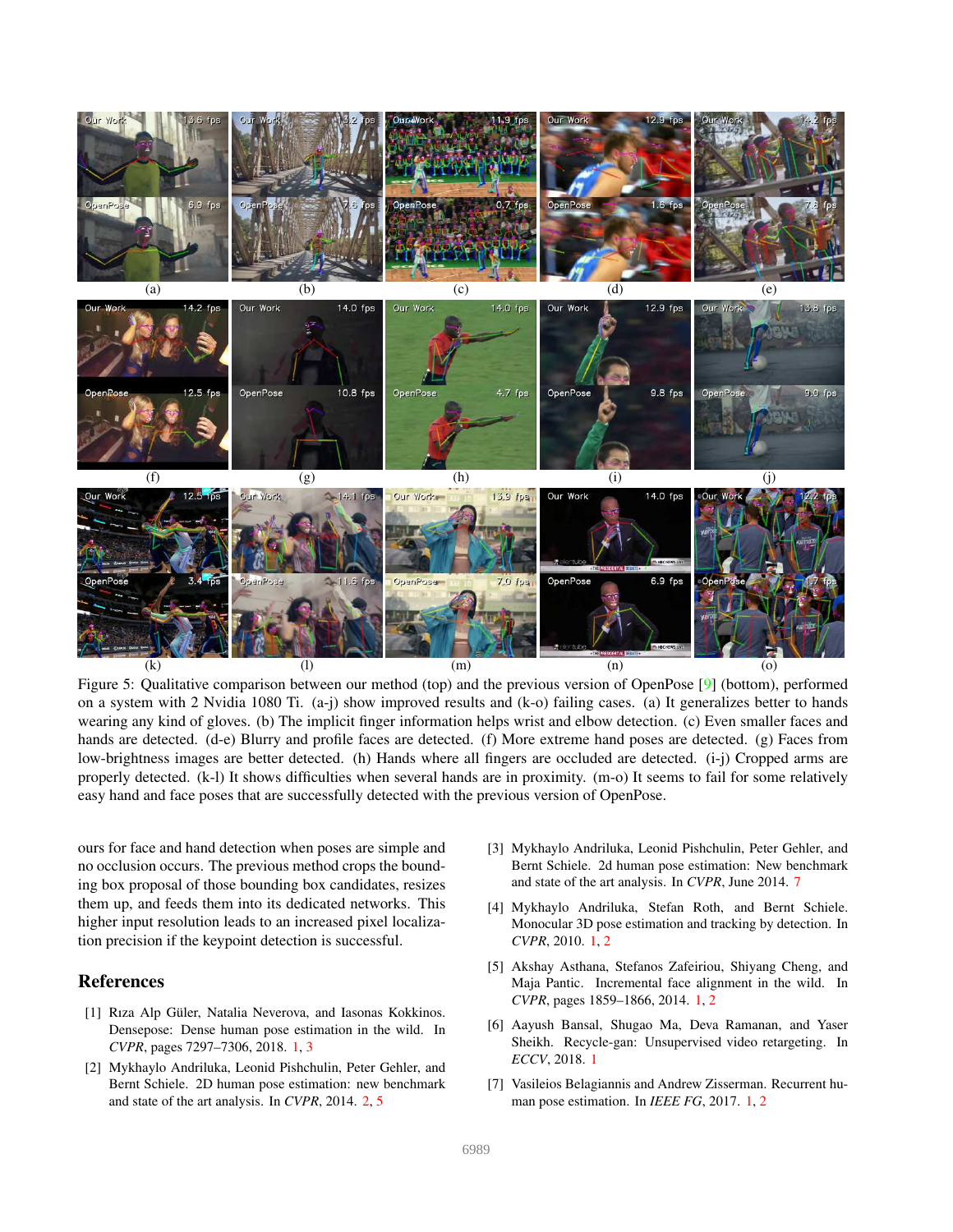- [8] Yujun Cai, Liuhao Ge, Jianfei Cai, and Junsong Yuan. Weakly-supervised 3d hand pose estimation from monocular rgb images. In *ECCV*, pages 666–682, 2018. 2
- [9] Zhe Cao, Gines Hidalgo, Tomas Simon, Shih-En Wei, and Yaser Sheikh. OpenPose: realtime multi-person 2D pose estimation using Part Affinity Fields. In *arXiv preprint arXiv:1812.08008*, 2018. 1, 2, 3, 4, 5, 6, 7, 8
- [10] Zhe Cao, Tomas Simon, Shih-En Wei, and Yaser Sheikh. Realtime multi-person 2d pose estimation using part affinity fields. In *CVPR*, 2017. 1, 2, 3
- [11] Caroline Chan, Shiry Ginosar, Tinghui Zhou, and Alexei A Efros. Everybody dance now. In *ECCV Workshop*, 2018. 1
- [12] Yu Chen, Chunhua Shen, Xiu-Shen Wei, Lingqiao Liu, and Jian Yang. Adversarial posenet: A structure-aware convolutional network for human pose estimation. In *ICCV*, 2017. 2
- [13] Yilun Chen, Zhicheng Wang, Yuxiang Peng, Zhiqiang Zhang, Gang Yu, and Jian Sun. Cascaded pyramid network for multi-person pose estimation. In *CVPR*, 2018. 1, 2
- [14] Xiao Chu, Wei Yang, Wanli Ouyang, Cheng Ma, Alan L Yuille, and Xiaogang Wang. Multi-context attention for human pose estimation. In *CVPR*, 2017. 2
- [15] Matthias Dantone, Juergen Gall, Christian Leistner, and Luc Van Gool. Human pose estimation using body parts dependent joint regressors. In *CVPR*, 2013. 1, 2
- [16] Long Duong, Trevor Cohn, Steven Bird, and Paul Cook. Low resource dependency parsing: Cross-lingual parameter sharing in a neural network parser. In *ACL-IJCNLP*, volume 2, pages 845–850, 2015. 3
- [17] Hao-Shu Fang, Shuqin Xie, Yu-Wing Tai, and Cewu Lu. RMPE: Regional multi-person pose estimation. In *ICCV*, 2017. 2
- [18] Pedro F Felzenszwalb and Daniel P Huttenlocher. Pictorial structures for object recognition. In *IJCV*, 2005. 2
- [19] Ross Girshick. Fast r-cnn. In *ICCV*, pages 1440–1448, 2015. 2, 3
- [20] Georgia Gkioxari, Bharath Hariharan, Ross Girshick, and Jitendra Malik. Using k-poselets for detecting people and localizing their keypoints. In *CVPR*, 2014. 2
- [21] Ralph Gross, Iain Matthews, Jeffrey Cohn, Takeo Kanade, and Simon Baker. Multi-pie. *Image and Vision Computing*, 28(5):807–813, 2010. 5, 6
- [22] Liangyan Gui, Kevin Zhang, Yu-Xiong Wang, Xiaodan Liang, Jose MF Moura, and Manuela M Veloso. Teaching ´ robots to predict human motion. In *IROS*, 2018. 1
- [23] Kaiming He, Georgia Gkioxari, Piotr Dollár, and Ross Girshick. Mask r-cnn. In *ICCV*, 2017. 2, 5
- [24] Umar Iqbal and Juergen Gall. Multi-person pose estimation with local joint-to-person associations. In *ECCV Workshop*, 2016. 2
- [25] Umar Iqbal, Pavlo Molchanov, Thomas Breuel Juergen Gall, and Jan Kautz. Hand pose estimation via latent 2.5 d heatmap regression. In *ECCV*, pages 118–134, 2018. 2
- [26] Hanbyul Joo, Hao Liu, Lei Tan, Lin Gui, Bart Nabbe, Iain Matthews, Takeo Kanade, Shohei Nobuhara, and Yaser Sheikh. Panoptic studio: A massively multiview system for social motion capture. In *ICCV*, 2015. 3
- [27] Hanbyul Joo, Tomas Simon, Xulong Li, Hao Liu, Lei Tan, Lin Gui, Sean Banerjee, Timothy Scott Godisart, Bart Nabbe, Iain Matthews, Takeo Kanade, Shohei Nobuhara, and Yaser Sheikh. Panoptic studio: A massively multiview system for social interaction capture. *IEEE TPAMI*, 2017. 5, 7
- [28] Hanbyul Joo, Tomas Simon, and Yaser Sheikh. Total capture: A 3d deformation model for tracking faces, hands, and bodies. In *CVPR*, 2018. 1, 3
- [29] Angjoo Kanazawa, Michael J Black, David W Jacobs, and Jitendra Malik. End-to-end recovery of human shape and pose. In *CVPR*, pages 7122–7131, 2018. 3
- [30] Leonid Karlinsky and Shimon Ullman. Using linking features in learning non-parametric part models. In *ECCV*, 2012. 2
- [31] Vahid Kazemi and Josephine Sullivan. One millisecond face alignment with an ensemble of regression trees. In *CVPR*, pages 1867–1874, 2014. 2
- [32] Lipeng Ke, Ming-Ching Chang, Honggang Qi, and Siwei Lyu. Multi-scale structure-aware network for human pose estimation. In *ECCV*, 2018. 2
- [33] Xiangyang Lan and Daniel P Huttenlocher. Beyond trees: Common-factor models for 2d human pose recovery. In *ICCV*, 2005. 2
- [34] Tsung-Yi Lin, Michael Maire, Serge Belongie, James Hays, Pietro Perona, Deva Ramanan, Piotr Dollár, and C Lawrence Zitnick. Microsoft COCO: common objects in context. In *ECCV*, 2014. 2, 5, 6
- [35] Dushyant Mehta, Srinath Sridhar, Oleksandr Sotnychenko, Helge Rhodin, Mohammad Shafiei, Hans-Peter Seidel, Weipeng Xu, Dan Casas, and Christian Theobalt. Vnect: Real-time 3d human pose estimation with a single rgb camera. In *ACM TOG*, 2017. 1
- [36] Ishan Misra, Abhinav Shrivastava, Abhinav Gupta, and Martial Hebert. Cross-stitch networks for multi-task learning. In *CVPR*, pages 3994–4003, 2016. 2, 3
- [37] Franziska Mueller, Florian Bernard, Oleksandr Sotnychenko, Dushyant Mehta, Srinath Sridhar, Dan Casas, and Christian Theobalt. Ganerated hands for real-time 3d hand tracking from monocular rgb. In *CVPR*, pages 49–59, 2018.  $\mathfrak{D}$
- [38] Alejandro Newell, Zhiao Huang, and Jia Deng. Associative embedding: End-to-end learning for joint detection and grouping. In *NIPS*, 2017. 2
- [39] Alejandro Newell, Kaiyu Yang, and Jia Deng. Stacked hourglass networks for human pose estimation. In *ECCV*, 2016. 2
- [40] Xuecheng Nie, Jiashi Feng, Junliang Xing, and Shuicheng Yan. Pose partition networks for multi-person pose estimation. In *ECCV*, 2018. 2
- [41] Iasonas Oikonomidis, Nikolaos Kyriazis, and Antonis A Argyros. Tracking the articulated motion of two strongly interacting hands. In *CVPR*, pages 1862–1869. IEEE, 2012. 2
- [42] Paschalis Panteleris, Iason Oikonomidis, and Antonis Argyros. Using a single rgb frame for real time 3d hand pose estimation in the wild. In *IEEE WACV*, pages 436–445. IEEE, 2018. 1